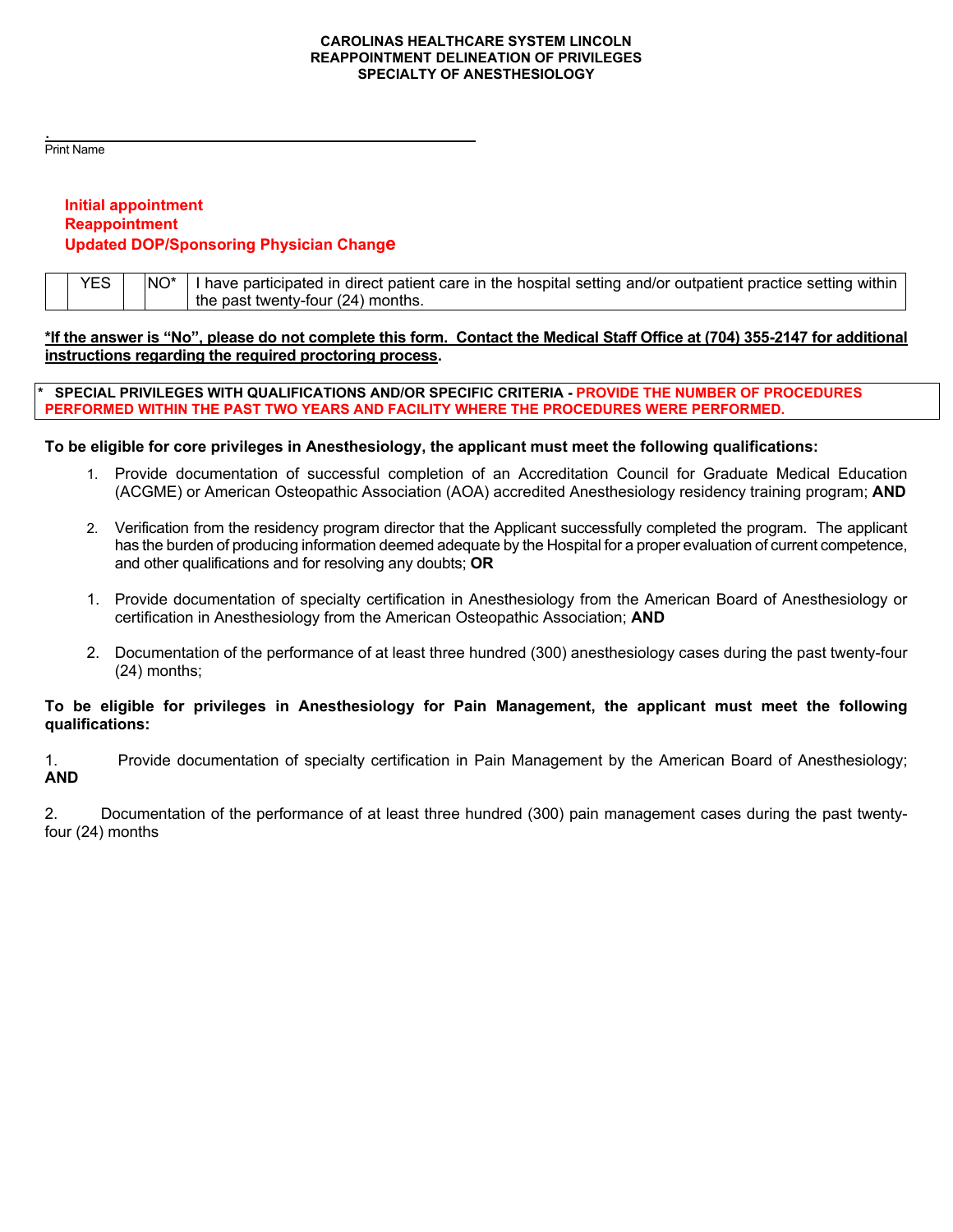#### **PLEASE NOTE :**

- **Physicians must apply for "Core" privileges in order to be eligible for clinical privileges in the specialty of Anesthesiology.**
- **"Core" privileges can not be amended or altered in any way.**

| <b>CHSL</b> |       | <b>GENERAL ANESTHESIOLOGY CORE PRIVILEGES</b>                                                                                                                                                                                                                                                                                                                                                                                                                                                                                                                                                                                                                                                                                                                                                       |
|-------------|-------|-----------------------------------------------------------------------------------------------------------------------------------------------------------------------------------------------------------------------------------------------------------------------------------------------------------------------------------------------------------------------------------------------------------------------------------------------------------------------------------------------------------------------------------------------------------------------------------------------------------------------------------------------------------------------------------------------------------------------------------------------------------------------------------------------------|
|             | ANS-1 | Management of patients of all ages except as specifically excluded from practice, rendered unconscious<br>or insensible to pain and emotional stress during surgical, obstetrical and certain other medical<br>procedures; including preoperative, intraoperative and postoperative evaluation and treatment; the<br>support of life functions and vital organs under the stress of anesthetic, surgical and other medical<br>procedures; medical management and consultation in pain management and critical care medicine,<br>direct resuscitation in the care of patients with cardiac or respiratory emergencies, including the need for<br>artificial ventilation, pulmonary care, supervision of patients in post-anesthesia care units and critically ill<br>patients in special care units. |
|             |       | .                                                                                                                                                                                                                                                                                                                                                                                                                                                                                                                                                                                                                                                                                                                                                                                                   |

Note: Privileges include but are not limited to, airway management, management of sleep apnea, anesthesia for anterior mediastinal mass fiberoptic bronchoscopy, anesthesia for laser surgery of the airway, anesthesia for kidney transplants, anesthesia for pancreas transplants, arterial and central venous cannulation utilizing directional ultrasound as needed, central neuraxial blockade (spinal, epidural), diagnostic and therapeutic management of acute pain, general anesthesia, including invasive monitoring; respiratory therapy, including long-term ventilatory support; and airway management, including cricothyroidotomy, intravenous conscious sedation local and regional anesthesia with and without sedation, including topical and infiltration, minor and major nerve blocks utilizing directional ultrasound as needed, intravenous blocks, spinal, epidural and major plexus blocks, management of common intraoperative problems, management of common PACU problems, management of acute perioperative pain, management of fluid, electrolyte and metabolic parameters, management of hypovolemia from any cause, management of malignant hyperthermia, manipulation of body temperature, manipulation of cardiovascular parameters, obstetric anesthesia, peripheral nerve block utilizing directional ultrasound as needed, preoperative evaluation/anesthetic, pulmonary artery catheter insertion and management consultation, resuscitation of patients of all ages sedation/monitored anesthetic care, sedation and analgesia, single lung anesthesia.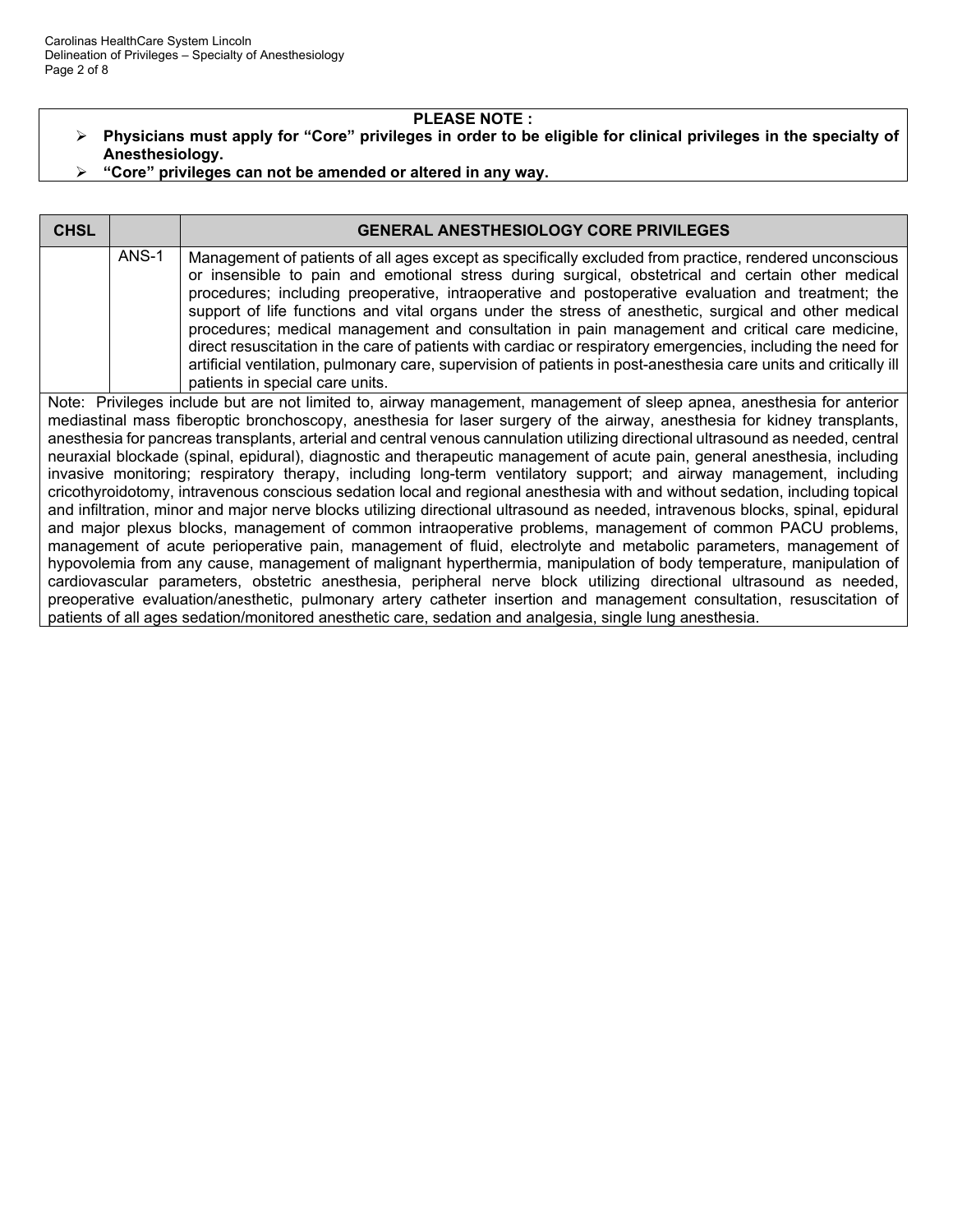#### **\*SPECIAL PRIVILEGES (SEE QUALIFICATIONS AND/OR SPECIFIC CRITERIA) – Please make sure you read all required criteria (begins on page 6) for the privileges listed below and provide all applicable documentation.**

### **To be eligible for core privileges in Pain Medicine, the applicant must meet the following qualifications:**

- $\Box$  If the applicant is not currently certified in Anesthesiology by the American Board of Medical Specialties (ABMS) or the American Osteopathic Association (AOA), the applicant must:
	- 1. Provide documentation of successful completion of an ACGME or AOA accredited Anesthesiology Residency training program, within the past five (5) years. The applicant will have five years from the date of completion of a Residency training program to obtain certification in Anesthesiology by the ABMS or AOA in order to remain eligible to maintain privileges; **AND**
	- 2. Verification from the residency program director that the Applicant successfully completed the program. The applicant has the burden of producing information deemed adequate by the Hospital for proper evaluation of current competence, and other qualifications for resolving any doubts; **AND**
	- 3. Documentation of training in Pain Medicine/Pain Management during an ACGME or AOA accredited Anesthesiology Residency or Fellowship training program; **AND**
	- 4. Documentation of the performance of at least three hundred (300) pain medicine cases during the past twentyfour (24) months.
- □ If the applicant is currently certified in Anesthesiology by the American Board of Medical Specialties (ABMS) or the American Osteopathic Association (AOA), the applicant must:
	- 1. Provide documentation of specialty certification in Anesthesiology from the American Board of Anesthesiology or the American Osteopathic Association; **AND**
	- 2. Documentation of training in Pain Medicine/Pain Management during an ACGME or AOA accredited Anesthesiology Residency or Fellowship training program; **AND**
	- 3. Documentation of the performance of at least three hundred (300) pain medicine cases during the past twentyfour (24) months.
- $\Box$  If the applicant is currently certified in Pain Medicine/Pain Management by the American Board of Medical Specialties (ABMS) or the American Osteopathic Association (AOA), the applicant must:
	- 1. Have successfully obtained American Board of Medical Specialties Board Certification in Pain Medicine prior to 1998; **AND**
	- 2. Documentation of the performance of at least three hundred (300) pain medicine cases during the past twentyfour (24) months; **OR**
	- 1. Provide documentation of successful completion of a one (1) year ACGME or AOA accredited Pain Medicine Fellowship; **AND**
	- 2. Documentation of the performance of at least three hundred (300) pain medicine cases during the past twentyfour (24) months. **OR**
- $\Box$  Prior to June 14, 2016, I was granted privileges in the Specialty of Pain Medicine; therefore, it is not required that I be certified in Anesthesiology or Pain Medicine/Pain Management by the ABMS or AOA.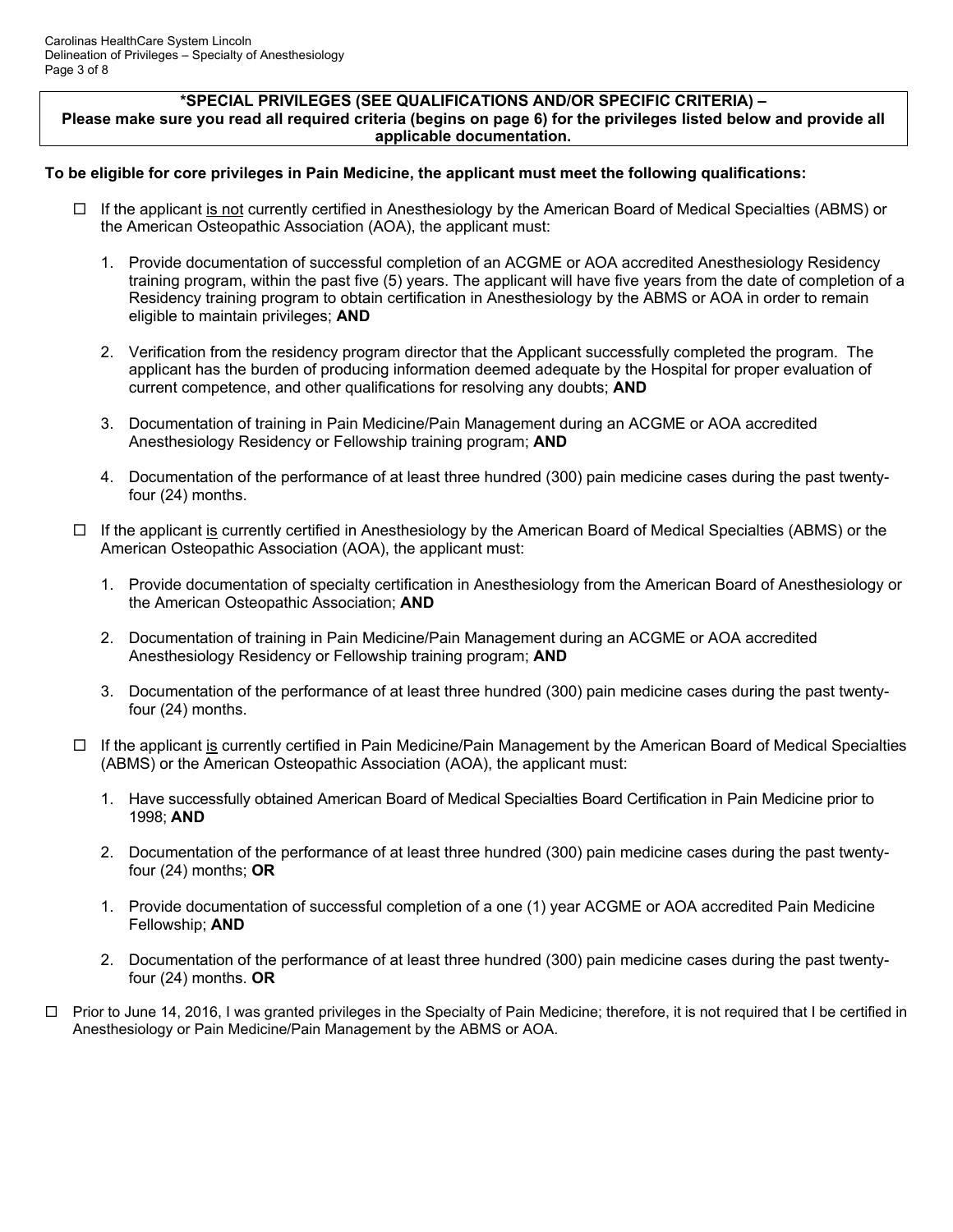| <b>CHSL</b> |           | <b>*PAIN MEDICINE CORE PRIVILEGES</b>                                                                                                                                                                                                                                                                                                                                                                                                                                                                                                                                                                                                                                                                                                                                                                                                                                                                                                                                                                                                                                                                                                                                                                                                                                                                                                                                                                                                                                                    |               |             |                 |  |  |  |
|-------------|-----------|------------------------------------------------------------------------------------------------------------------------------------------------------------------------------------------------------------------------------------------------------------------------------------------------------------------------------------------------------------------------------------------------------------------------------------------------------------------------------------------------------------------------------------------------------------------------------------------------------------------------------------------------------------------------------------------------------------------------------------------------------------------------------------------------------------------------------------------------------------------------------------------------------------------------------------------------------------------------------------------------------------------------------------------------------------------------------------------------------------------------------------------------------------------------------------------------------------------------------------------------------------------------------------------------------------------------------------------------------------------------------------------------------------------------------------------------------------------------------------------|---------------|-------------|-----------------|--|--|--|
|             | $ANS-4*$  | Comprehensive management of acute, chronic and/or cancer pain utilizing a broad range of nerve block<br>procedures to include the performance of nerve blocks with local anesthetics and the use of epidural or<br>intrathecal narcotics, steroids or other agents for pain relief. These privileges include: Sympathetic<br>Ganglion Blocks, Spinal Nerve Blocks, Bursa Injections, Epidural Catheter Placement, Peripheral<br>Nerve/Plexus Catheter Placement, Brachial Plexus Block, Carpal Tunnel Injection, Differential<br>Subarachnoid Block, Epidural Steroid Injections, Regional Injection, Joint Injection, Nerve Root Block<br>(Spinal Somatic block, Paravetebral Spinal Somatic Block), **Intra-Discal procedures, Paravetebral<br>Sympathetic block, Intramuscular Injections, Pump Refill, Peripheral Nerve Block, Scar Neuroma<br>Injection, Trigger Point Injection, Bursa Injection, Botox Injection Therapy, Cryoablation, and<br>Radiofrequency lesioning. The management of problems in pain relief and spasticity to include the use<br>of nerve blocks with lytic agents such as phenol or alcohol, or neuro augmentation with spinal cord or<br>peripheral nerve stimulation.<br>**Intradiscal procedures for the purposes of this document are defined as:<br>Needle-based Percutaneous with no open incision<br>$\bullet$<br>Does not utilize retained material<br>May be diagnostic (ex. Discography) or therapeutic (ex. Percutaneous mechanical or thermal |               |             |                 |  |  |  |
| <b>CHSL</b> |           | disc decompression)<br><b>PAIN MEDICINE</b><br><b>SPECIAL PRIVILEGES</b>                                                                                                                                                                                                                                                                                                                                                                                                                                                                                                                                                                                                                                                                                                                                                                                                                                                                                                                                                                                                                                                                                                                                                                                                                                                                                                                                                                                                                 | <b>NUMBER</b> | <b>YEAR</b> | <b>LOCATION</b> |  |  |  |
|             | $ANS-4A*$ | Percutaneous Vertebroplasty                                                                                                                                                                                                                                                                                                                                                                                                                                                                                                                                                                                                                                                                                                                                                                                                                                                                                                                                                                                                                                                                                                                                                                                                                                                                                                                                                                                                                                                              |               |             |                 |  |  |  |
|             | $ANS-4B*$ | Spinal Cord Stimulator Implantation                                                                                                                                                                                                                                                                                                                                                                                                                                                                                                                                                                                                                                                                                                                                                                                                                                                                                                                                                                                                                                                                                                                                                                                                                                                                                                                                                                                                                                                      |               |             |                 |  |  |  |
|             | ANS-4C*   | Intrathecal Pump Implantation                                                                                                                                                                                                                                                                                                                                                                                                                                                                                                                                                                                                                                                                                                                                                                                                                                                                                                                                                                                                                                                                                                                                                                                                                                                                                                                                                                                                                                                            |               |             |                 |  |  |  |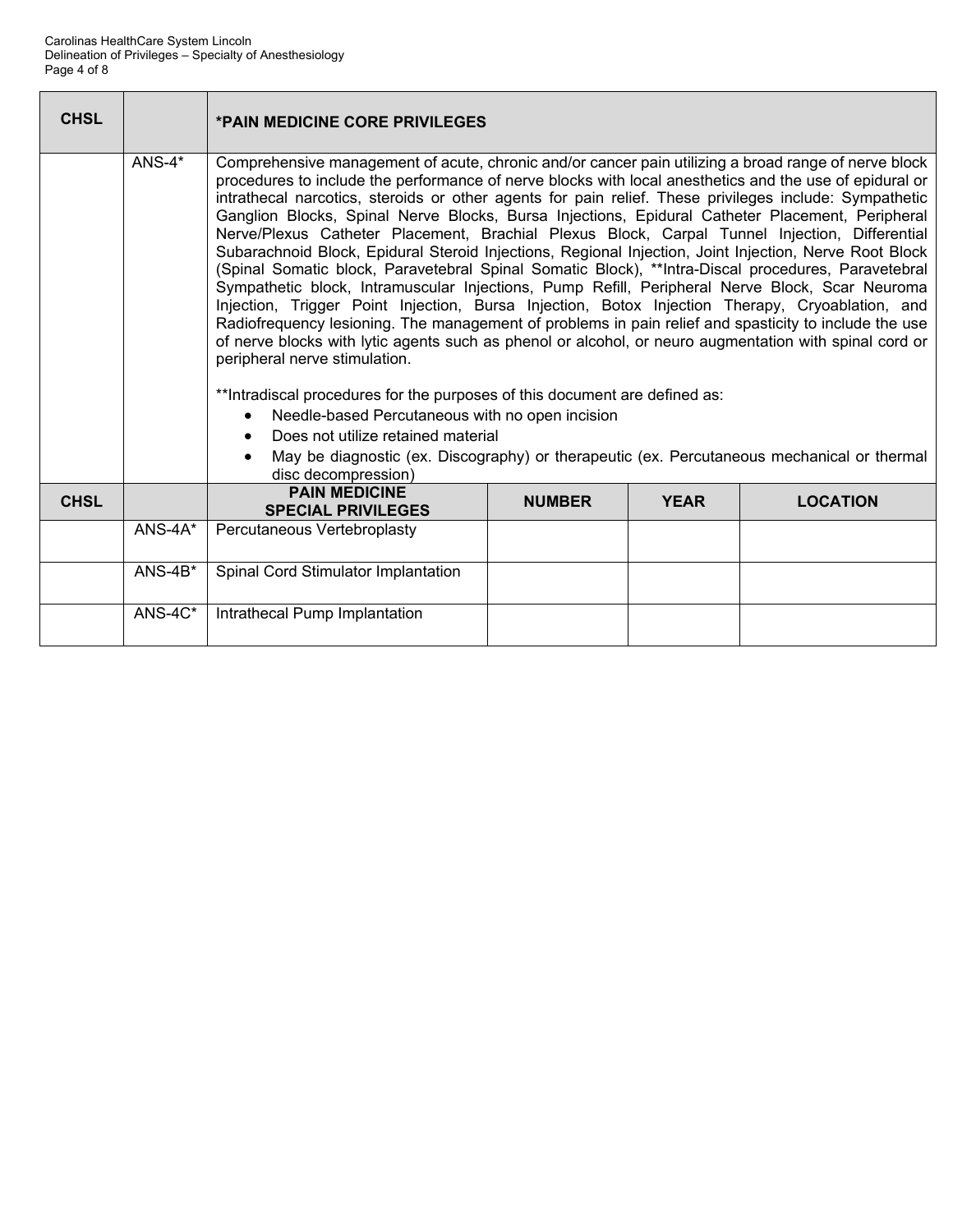Carolinas HealthCare System Lincoln Delineation of Privileges – Specialty of Anesthesiology Page 5 of 8

## **PRIVILEGES REQUESTED BY:**

I have requested only those privileges for which by education, training, current experience, and demonstrated performance I am qualified to perform, and that I wish to exercise at Carolinas HealthCare System Lincoln, and;

I understand that:

(a) In exercising any clinical privileges granted, I am constrained by hospital and medical staff policies and rules applicable generally and any applicable to the particular situation.

\_\_\_\_\_\_\_\_\_\_\_\_\_\_\_\_\_\_\_\_\_\_\_\_\_\_\_\_\_\_\_\_\_\_\_\_\_\_\_\_\_\_\_\_\_\_\_\_\_\_\_\_\_\_\_\_\_\_\_\_\_\_\_ \_\_\_\_\_\_\_\_\_\_\_\_\_\_\_\_\_\_\_\_\_\_\_\_

(b) Any restriction on the clinical privileges granted to me is waived in an emergency situation and in such a situation my actions are governed by the applicable section of the medical staff bylaws or related documents.

Signature Date Date of the Date of the Date of the Date of the Date of the Date of the Date of the Date of the

Print Name

Approval by the Carolinas Medical Centers – Lincoln Medical Executive Committee: 07/20/2010, 02/15/2011, 11/11/2014, 01/20/2015, 05/10/2016 Approval by the Board of Commissioners: 09/14/2010, 3/15/2011, 12/09/2014, 03/10/2015, 06/14/2016 Administrative Update: 03/08/2016

 $\mathcal{L}_\mathcal{L} = \{ \mathcal{L}_\mathcal{L} = \{ \mathcal{L}_\mathcal{L} = \{ \mathcal{L}_\mathcal{L} = \{ \mathcal{L}_\mathcal{L} = \{ \mathcal{L}_\mathcal{L} = \{ \mathcal{L}_\mathcal{L} = \{ \mathcal{L}_\mathcal{L} = \{ \mathcal{L}_\mathcal{L} = \{ \mathcal{L}_\mathcal{L} = \{ \mathcal{L}_\mathcal{L} = \{ \mathcal{L}_\mathcal{L} = \{ \mathcal{L}_\mathcal{L} = \{ \mathcal{L}_\mathcal{L} = \{ \mathcal{L}_\mathcal{$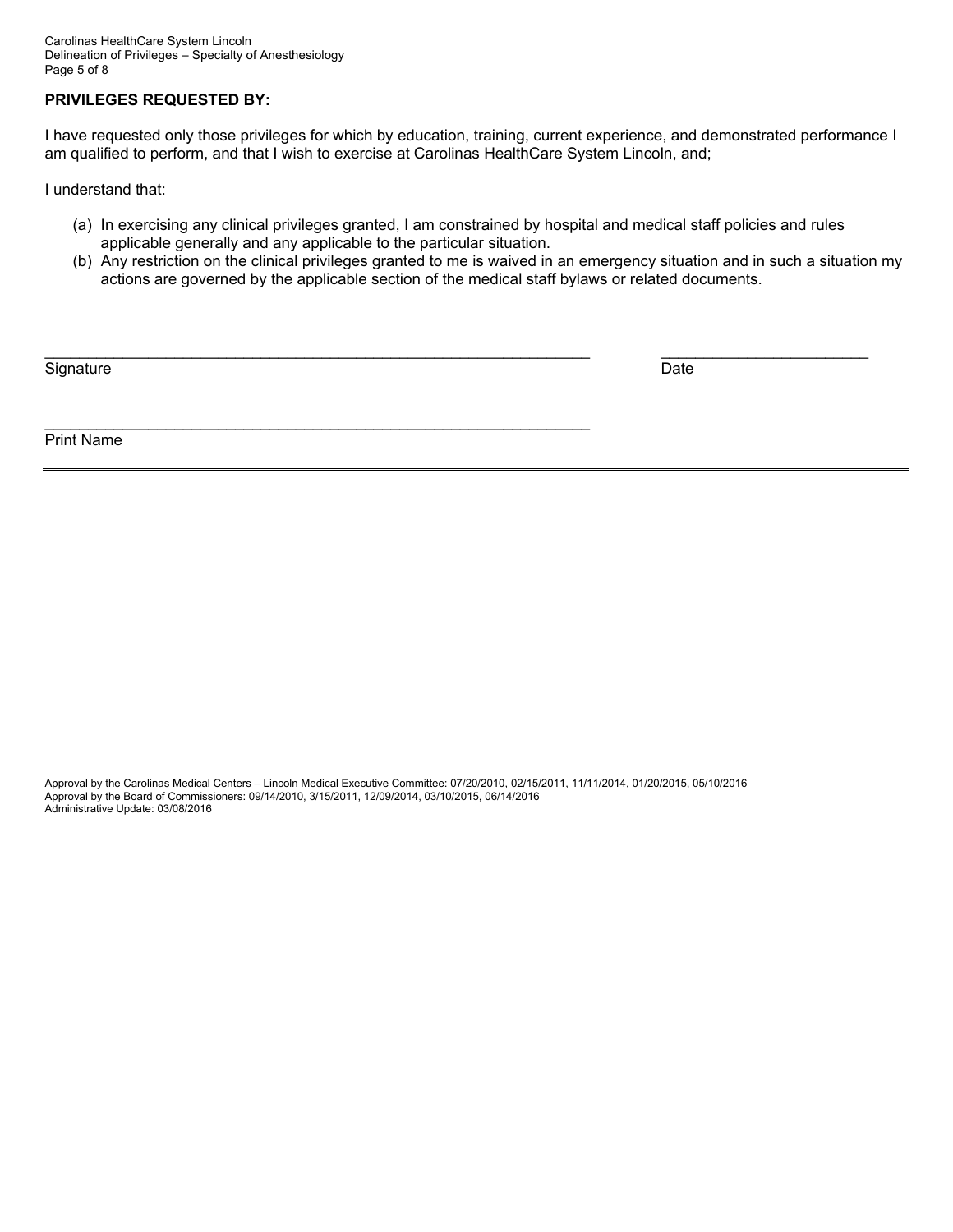## **ANS-4A PERCUTANEOUS VERTEBROPLASTY**

## DEFINITION OF PROCEDURE:

Percutaneous injection of bone cement such as PMMA (Polymethylmethacrylate) into the affected vertebral body. Primary indications include painful osteoporotic compression fractures refractory to medical therapy, and osteolytic vertebral body lesions such as metastatic cancer. Fluoroscopic or CT guidance of a transpedicular or direct corporal puncture approach is essential for patient safety, along with active fluoroscopic monitoring during the cement injection. Percutaneous techniques which involve restoration of vertebral body height (Kyphoplasty) are not part of this privilege.

#### SPECIFIC SKILLS TRAINING AND CREDENTIALS NEEDED:

In order to meet requirements for privileges to perform Percutaneous Vertebroplasty, the applicant must:

- $\Box$  If the applicant is not currently board certified by the American Board of Anesthesiology or the American Osteopathic Association (AOA), provide documentation of successful completion of an ACGME or AOA accredited Residency training program within the past five (5) years to include documentation of training in Pain Medicine/Pain Management; **AND** 
	- 1. Apply for and meet the necessary criteria to be granted privileges for Pain Medicine Core Privileges (ANS-4); **AND**
	- 2. Provide documentation from the Director of the applicant's Residency training program that he/she has successfully performed ten (10) Vertebroplasty procedures and is competent in its performance; **OR**
- □ If the applicant is currently certified in Anesthesiology or Pain Medicine/Pain Management by the American Board of Medical Specialties (ABMS) or the American Osteopathic Association (AOA), the applicant must provide documentation of certification; **AND**
	- 1. Apply for and meet the necessary criteria to be granted privileges for Pain Medicine Core Privileges (ANS-4); **AND**
	- 2. If training for Vertebroplasty was not included in Residency or Fellowship training, applicant must have successfully completed an Accreditation Council for Continuing Medical Education (ACCME) Course in Vertebroplasty; **AND**
	- 3. Provide documentation of completion of ten (10) Vertebroplasty procedures with acceptable outcomes within the past twelve (12) months ; **OR**
- □ If the applicant is currently certified in Anesthesiology or Pain Medicine/Pain Management by the American Board of Medical Specialties (ABMS) or the American Osteopathic Association (AOA), the applicant must provide documentation of certification; **AND**
	- 1. Apply for and meet the necessary criteria to be granted privileges for Pain Medicine Core Privileges (ANS-4); **AND**
	- 2. If training for Vertebroplasty was not included in Residency or Fellowship training, applicant must have successfully completed an Accreditation Council for Continuing Medical Education (ACCME) Course in Vertebroplasty; **AND**
	- 3. Provide documentation of successful completion of (10) Vertebroplasty procedures within the past twelve (12) months with acceptable outcomes proctored by a physician who is currently credentialed to perform this procedure.

# CRITERIA FOR MAINTENANCE OF PRIVILEGES (TO BE REVIEWED AT THE TIME OF REAPPOINTMENT)

Applicants must demonstrate that they have maintained competency by showing evidence that they have successfully performed at least ten (10) percutaneous vertebroplasty procedures in the past 24 months. Procedure specific Continuing Medical Education is encouraged, but not required.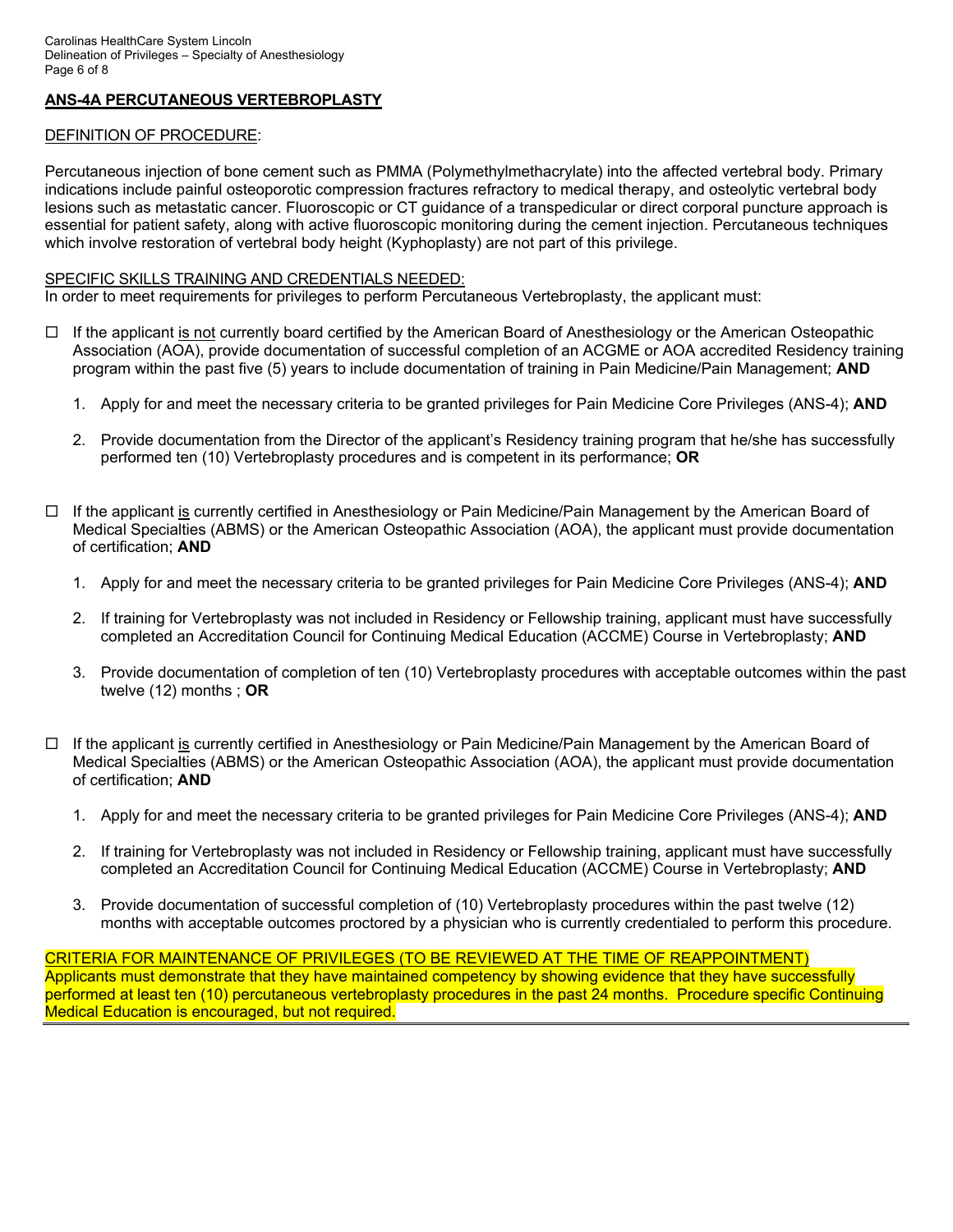## **ANS-2B SPINAL CORD STIMULATOR IMPLANTATION**

#### DEFINITION OF PROCEDURE:

Spinal Cord Stimulator Implantations send electrical charges to the spinal cord, which blocks some, but not all types of pain. Stimulators can be external or implanted. With implantable systems, the power source and leads are implanted in the patient. Leads are placed in the epidural space, or the area above the spinal column, and are connected to the generator/receiver, which is placed in the abdomen. When the generator/receiver is turned on, the electrical energy is sent through the leads to the electrodes that stimulate nerve fibers with a mild shock, which interrupts the pain signal being sent to the brain. The Stimulation effectively replaces pain messages with a more pleasant sensation called parethesia. Patients control the amplitude and length of stimulation with a handheld controller.

#### SPECIFIC SKILLS TRAINING AND CREDENTIALS NEEDED:

The applicant understands the indications and complications of spinal cord stimulators and is facile in the placement and management of these devices.

#### CREDENTIALS REQUIRED:

In order to meet requirements for privileges to perform Spinal Cord Stimulator Implantation, the applicant must:

- $\Box$  If the applicant is not currently board certified by the American Board of Anesthesiology or the American Osteopathic Association (AOA), provide documentation of successful completion of an ACGME or AOA accredited Anesthesiology Residency training program within the past five (5) years to include documentation of training in Pain Medicine/Pain Management; **AND**
	- 1. Apply for and meet the necessary criteria to be granted privileges for Pain Medicine Core Privileges (ANS-2); **AND**
	- 2. Provide documentation from the Director of the applicant's Residency training program that he/she has successfully performed six (6) Spinal Cord Stimulator Implantation procedures and is competent in its performance.
- $\Box$  If the applicant is currently certified in Anesthesiology or Pain Medicine/Pain Management by the American Board of Medical Specialties (ABMS) or the American Osteopathic Association (AOA), the applicant must provide documentation of certification; **AND**
	- 1. Apply for and meet the necessary criteria to be granted privileges for Pain Medicine Core Privileges (ANS-2); **AND**
	- 2. Provide documentation that he/she has successfully performed six (6) Spinal Cord Stimulator Implantation procedures and is competent in its performance within the past twelve (12) months. Initial applicants must provide documentation from the director of the applicant's most recent hospital affiliation that evaluates the competency and successful completion of the performance of Spinal Cord Stimulator Implantations; **OR**
	- 1. Apply for and meet the necessary criteria to be granted privileges for Pain Medicine Core Privileges (ANS-2); **AND**
	- 2. Provide documentation that he/she has successfully completed a manufacturers training course on Spinal Cord Stimulator Implantations to included documentation of the performance of twelve (12) procedures in the past twelve (12) months. Provide documentation from manufacture that evaluates competency and indicates successful completion of training course.

CRITERIA FOR MAINTENANCE OF PRIVILEGES (TO BE REVIEWED AT THE TIME OF REAPPOINTMENT) Applicants must be able to demonstrate competence by showing evidence that they have implanted at least six (6) Spinal Cord Stimulator Implantations during the past twenty-four (24) months. Procedure specific Continuing Medical Education is encouraged, but not required.